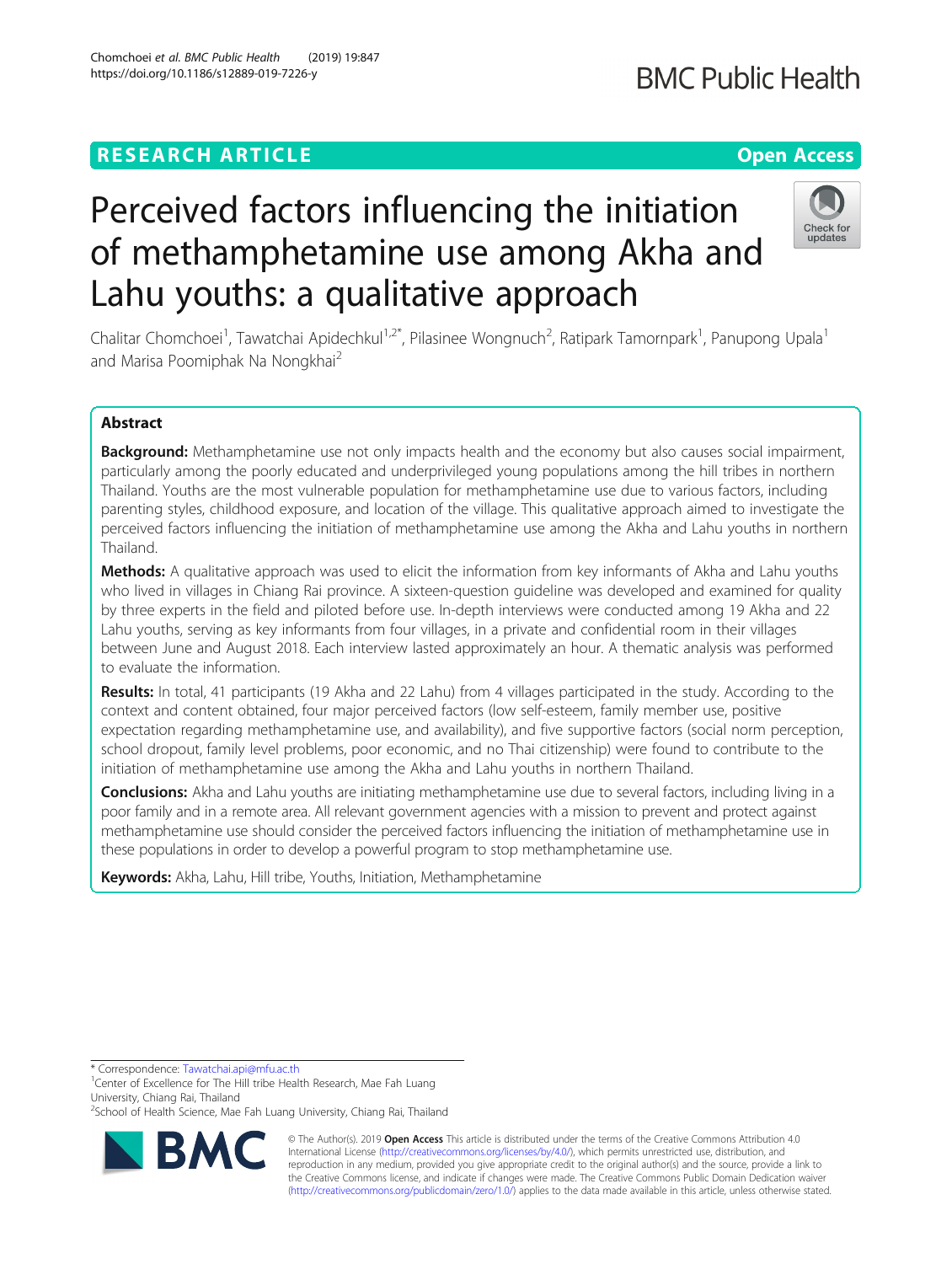# Background

Today, Thailand has been classified as one of the countries facing a problem of illegal drugs, particularly methamphetamine, which is the 1st ranked of substance used among the youths in 2018 [\[1\]](#page-9-0). The Office of Narcotic Control Board Ministry of Justice reported that the number of people who were arrested for methamphetamine use and sale increased every year, particularly in the northern region of Thailand, with 19,557 arrested cases (70/10,000 population) in 2017 [[2\]](#page-9-0). The northern region, particularly in the border areas of Thai-Myanmar and Thailand-Laos, are locations of methamphetamine production [[2](#page-9-0)]. In 2017, more than 27 million tablets of methamphetamine were confiscated [\[2\]](#page-9-0). The Lahu (23%) and Akha (11%) tribes were identified as methamphetamine agencies which were higher proportions than groups of people in Thailand [[2](#page-9-0)].

Methamphetamine use impacts an individual's physical, economic, social and mental health [\[3](#page-9-0)]. Brain impairment is a major health impact among individuals who use methamphetamine, particularly among early users [\[4](#page-9-0)]. People aged 15–24 years, considered youths under the United Nation Definition [\[5](#page-9-0)], are the most vulnerable population for engaging in methamphetamine use, particularly among those who are living in rural and poor settings [\[6\]](#page-9-0). There are several reasons prompting the initial use of methamphetamine [\[7](#page-9-0)]. Additionally, there might be different reasons for initiation of methamphetamine use in different age groups [\[8](#page-9-0)]. Different locations of living have different factors that contribute to the use of methamphetamine among the defined vulnerable population [\[9](#page-9-0)]. Hill tribes are considered to be one of the vulnerable populations for methamphetamine use in Thailand, particularly among those aged 15–24 years old [\[5](#page-9-0), [9](#page-9-0)].

Youths are the stage of the transition from dependence to adulthood  $[10]$  $[10]$ . With a feeling of independence at this stage, these youths might be exposed to both desirable and undesirable experiences. Some youths are able to handle it well; however, others have already begun using drugs, such as methamphetamine and marijuana. Many conditions and factors might motivate youths to engage in the use of drugs, especially methamphetamine. Many studies have reported that parenting style, personal perception and life expectations, family's economic status and community environment are motivating factors for methamphetamine use among youths [[11\]](#page-9-0).

A hill tribe is a group of people who have migrated from South China after the nineteenth century and settled along the mountainous zones in northern Thailand. These tribes are classified into six main groups, namely, the Akha, Lahu, Karen, Hmong, Yao, and Lisu, with each having its own unique culture, language, and lifestyle [[12\]](#page-9-0). The Akha and Lau are the largest and secondlargest groups, respectively, of the hill tribes in Thailand [[13\]](#page-9-0). The tribes' villages are located in very remote areas, particularly at the borders of Thailand-Myanmar and the Republic of Laos [[13](#page-9-0)]. With the remote location of the villages, poor living conditions, and low economic and educational status, the hill tribes are prone to being drug agents. Ultimately, the tribes have become a marginalized population with a triple stigma: poor, hill tribe members, and drug agents [[14\]](#page-9-0).

A large proportion of the Akha and Lahu people are living under poor economic and educational conditions and plant economically unviable crops to help their families survive [\[13](#page-9-0)]. Due to economic constraints, these farmers spend most of their day on the farm while leaving their children in the village. Many Akha and Lahu children have different exposures during their childhood. The patterns of drug use have not been previously documented among the Akha and Lahu youths in these areas. However, a study reported a pattern of methamphetamine use among Thai youths that began with being persuaded by their peers and evolved into being users in later years [[15\]](#page-9-0). Ultimately, some youths decided to initiate methamphetamine use, while others did not. There are many motivating factors for the initiation of methamphetamine use, such as parenting styles and family relationships during childhood. However, there is no scientific information available regarding the initiation of methamphetamine use among Akha and Lahu youths in Thailand. This study aimed to investigate all perceived factors influencing the initiation amphetamine use among Akha and Lahu youths who are living in Chiang Rai Province, Thailand.

# **Methods**

### Study design and tools

A qualitative approach was used to elicit information from selected key informants on all perceived factors influencing the initiation of methamphetamine use by researchers who graduated in the field of qualitative research and had years of relevant research experience. Participants were interviewed to get information on their perceived reasons for initiation amphetamine use, and about their family, life context, etc. which related to initiate the methamphetamine use.

Key informants were Akha and Lahu youths aged 15– 24 years with experience using methamphetamine at least once in their life before the date of the interview.

A sixteen-question guideline (Additional file [1\)](#page-8-0) was developed from the literature and from prior interviews with Akha and Lahu community leaders. Example questions are as follows: "What do you think about methamphetamine? Does it impact your life? Your family? Your friends? Your village?" "What are the major factors that they contribute to your decision in initiation use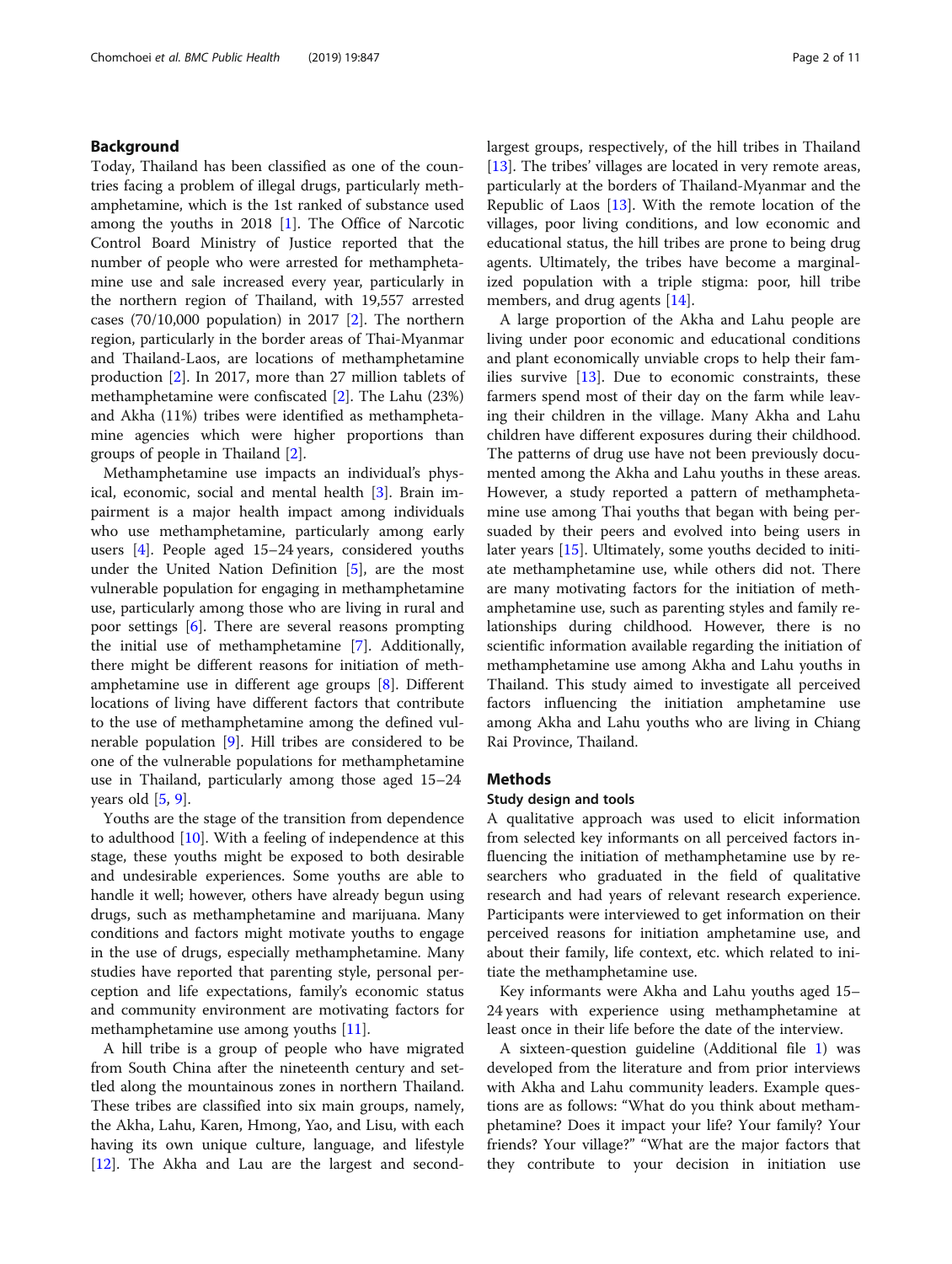methamphetamine?" The questions were developed by the researchers. The purpose of this stage was to ensure that the intended content and context were covered and that the sixteen-question guideline targeted the essential details. The questions investigated such topics as personal perception of methamphetamine use, parenting styles, childhood experience of exposure to methamphetamine, family relationships, life perspective, and perception of the use of methamphetamine.

The sixteen-question guideline was examined for quality by three external experts in the relevant field. The guideline was also piloted for reliability and feasibility from February 2–8, 2018, among two Akha youths (male and female) and two Lahu youths (male and female) who lived in the Akha-Santisuk village and the Lahu-Cha-Lae village in Mae Chan District in Chiang Rai Province. After improving the quality of the question guideline through the pilot test, it was ready to use in the field.

# Study setting and study population

The study was conducted in two selected Akha villages, namely, Arku village (small and close to the city) and Hua Eurn village (large and remote village), and in two selected Lahu villages, namely, Hua Purng village (large and close to the city) and Hua Mau village (small and remote village). All of these villages were located in the Mae Fah Laung District in Chiang Rai Province. The study participants were Akha and Lahu youths aged 15– 24 years who were living in the selected villages.

The selection criteria were a) being Ahka or Lahu, b) being aged 15–24 years, and c) having experience using methamphetamine at least once before the interview date. However, those who were unable to speak Thai and unable to identify themselves as either Akha or Lahu were excluded from the study.

# Data gathering procedures

Permission to approach the villages and participants was granted by the district government officers. Afterward, we contacted the headmen from the Akha and Lahu villages to ask for their cooperation in our research in their villages. The first individual who used methamphetamine and met the inclusion and exclusion criteria was introduced by the village headman. Participants were selected by a snowball technique. The next 3–5 persons who used methamphetamine were introduced by the first participants or snow-ball techniques. Then, the selected persons were contacted and asked for their participation in the study via phone call before an appointment was made for an interview. The interview approach was gender-matched, which means that a male interviewer interviewed male participants and a female interviewer interviewed female participants. After the voluntary consent form was obtained from the selected participants, the interviews were conducted in a private and independent room between June and August 2018. Before asking questions, interviewers established rapport with interviewees through different techniques, such as asking questions and making eye contact, until they had a positive relationship with the interviewees. Interviewers expressed their goal and research process, including the need for cooperation from participants, before starting the interview. A face-to face method was used for the interview. The interviews were conducted at each participant's home in a village and lasted for an hour each. Interviews were taped and noted upon agreement with the participants. All selected participants were invited for interviews more than once until the data were saturated (12 interviewees, 4 Akha and 8 Lahu).

#### Data analysis

All taped interviews were typed into transcriptions by researchers and checked for errors. Transcripts were returned to a participant for comment and correction. There were 246 pages of transcripts from 41 stories/participants. All transcripts were reviewed again before analysis and extraction into their thematic form. All transcripts and field notes were entered into the NVivo program and were coded line-byline based on the key issues, ideas, and perceptions of the initiation of methamphetamine use among the participants. A thematic analysis was used to construct the results from the interviews with the NVivo program (NviVo, qualitative data analysis software; QSR International Pty Ltd. Version 11, 2015). There were 36 codes or key issues obtained from the program. All codes were grouped into major and supportive factors related to the initiation of methamphetamine use among the Akha and Lahu youths. Afterward, the results were revised and critiqued by the research team before a conclusion was developed.

# Results

There were several patterns of substance use among the Akha and Lahu youths. Most males started with alcohol use after age 10, followed by smoking. Alcohol use among the Akha and Lahu men was related to their religious rituals. With access to low-priced alcohol and with the ability to buy alcohol in the small village grocery, Akha and Lahu youths use alcohol at a young age (younger than 12 years, on average). Beer was the youths' favorite and was often used by all members of the peer groups. There was no difference in the use of alcohol by sex or tribe among the youths. Regarding the pattern of smoking, a greater proportion of males smoked than females, particularly among the Akha participants. Smoking was not common in either Akha or Lahu female youths. The other major substance used among the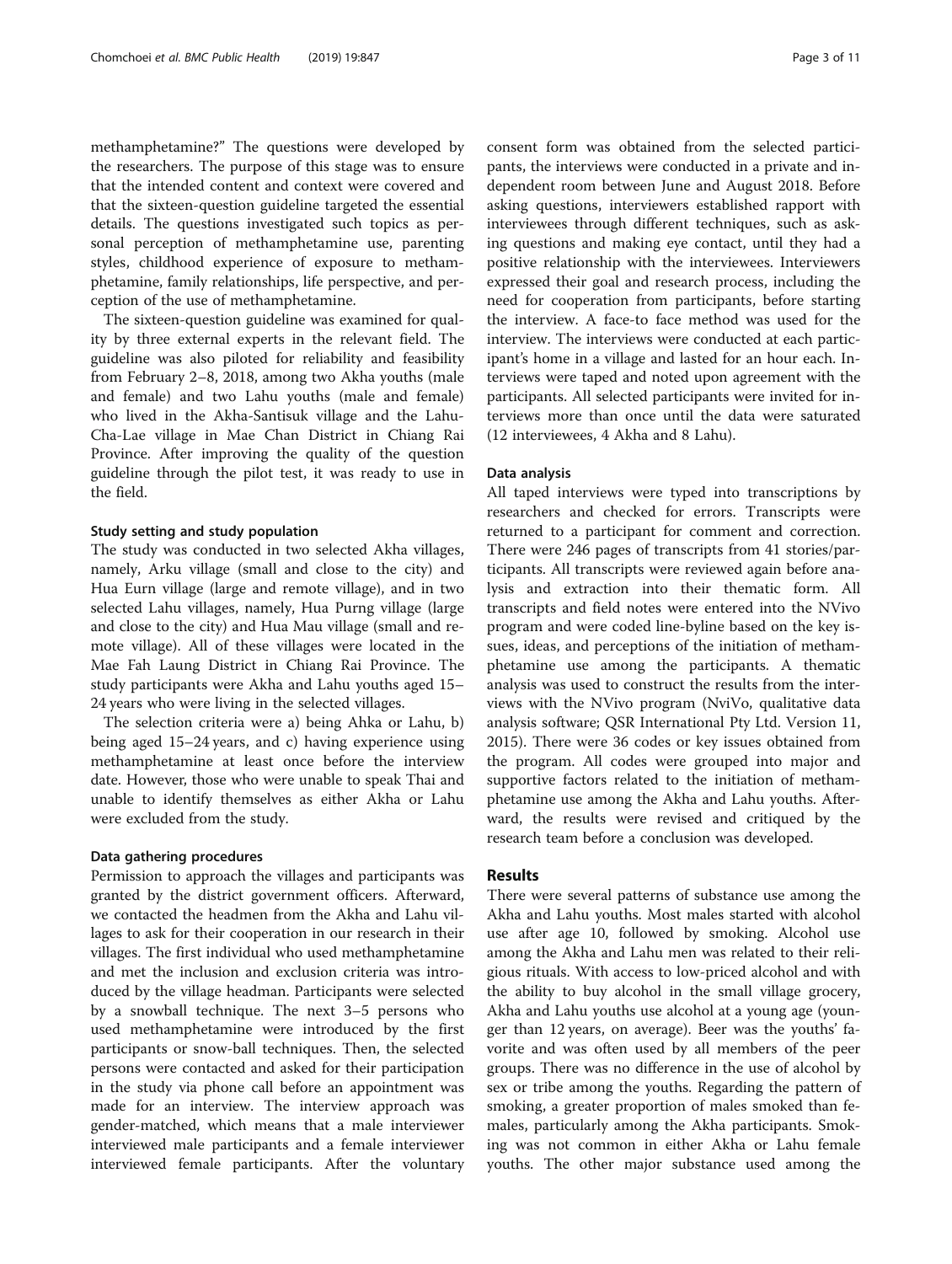Akha and Lahu youths was methamphetamine. There was no other substance in use among the Akha and Lahu youths.

In the analysis, two groups were classified according to the context and content obtained from the participants; major and supportive factors. The classification was also made based on the impact of a factor to contribute to the initiation of methamphetamine use including the information obtained from the specific question of "what are the major factors that they contribute to your decision in initiation use methamphetamine?". Finally, four major perceived factors and five supportive factors were found to contribute to the initiation of methamphetamine use among the Akha and Lahu youths in northern Thailand.

# Four major perceived factors

Major perceived factors were defined as main or direct factors that affected the initiation of methamphetamine use among the Akha and Lahu youths. Four factors were extracted from the analysis.

# Low self-esteem

Low self-esteem was the first perceived factors influencing the initiation of methamphetamine use among the Akha and Lalu youths of both sexes. Individuals who used amphetamine of both sexes and in both tribes indicated that they had low self-esteem. They could not identify their strong points themselves. People who have low self-esteem act based on others' ideas or commands, particularly those of their parents. The majority reported that they were following the commands or orders of their parents regarding what to do or not to do in everyday life. Then, those with the characteristic of having low self-esteem were more easily motivated to use methamphetamine by their peers.

A 17-year-old Akha man said the following:

"I think I have nothing good compared to others. I always listen to my father for what to do every morning. My mother also told me that a good son should follow his parents. Yes, one day last year, I decided to use the drug (methamphetamine). I bought a pill for 50 baht from one of my friends and started to use it. There are 3 different prices of pills: 50, 100, and 130 baht per pill. Different prices will determine the levels and strength of the drug." (Akha male youth, 17 years old, # 02).

A 15-year-old Lahu woman said the following:

"I failed exams many times while I was studying in school. My parents told me that I could not be a good woman anymore. Every girl in my village listens to

their parents. Those who did not listen to their parents have moved out of the village for work, but I did not. I think that is not correct, and I cannot also do that. I have thought a lot on my life and decided to use the drug (methamphetamine) eventually. While I use it, I feel happy and nobody can force me." (Lahu female youth, 15 years old, # 21).

However, two Lahu men and four Akha men had great self-esteem. Some of them believed that they were the only ones who could support their families financially; without them, their families would be terrible.

# Using methamphetamine in the family

A large proportion of individuals who used amphetamine reported that at least one of their family members used methamphetamine while they were little boys or little girls. Twenty-nine people reported that at least one of their parents used methamphetamine. Many people reported having a family member who used methamphetamine and that they became involved in the use of methamphetamine through their family member. Among those who were exposed to a family member who used methamphetamines, their decision to initiate methamphetamine use was highly likely, particularly among those who had an additional risk factor, such as living in a poor family or having parents with poor education. Youths who had a nonnegative perception of drugs or methamphetamine use while they were young tended to start using methamphetamine in later years.

A 19-year-old Akha man said the following:

"I have known about drug (methamphetamine) use from my father. One day a few years ago, he asked me to use it. I am very familiar with how to use and where to buy it." (Akha male youth, 19 years old,  $# 11$ ).

A 24-year-old Lahu woman explained the following:

"It is ok for me to use the drug (methamphetamine) because at least three of my relatives use it. Do you know, if you want to work effectively, you need one or two pills a day, and then you can work a whole day without feeling weak." (Lahu female youth, 24 years old, # 22).

An 18-year-old Akha woman said the following:

"I had a grandfather and grandmother who used opium before passing away two years ago. They told me that opium or the drug (methamphetamine) was good for one's health and for improved energy for daily work." (Akha female youth, 18 years old, #18).

She added the following: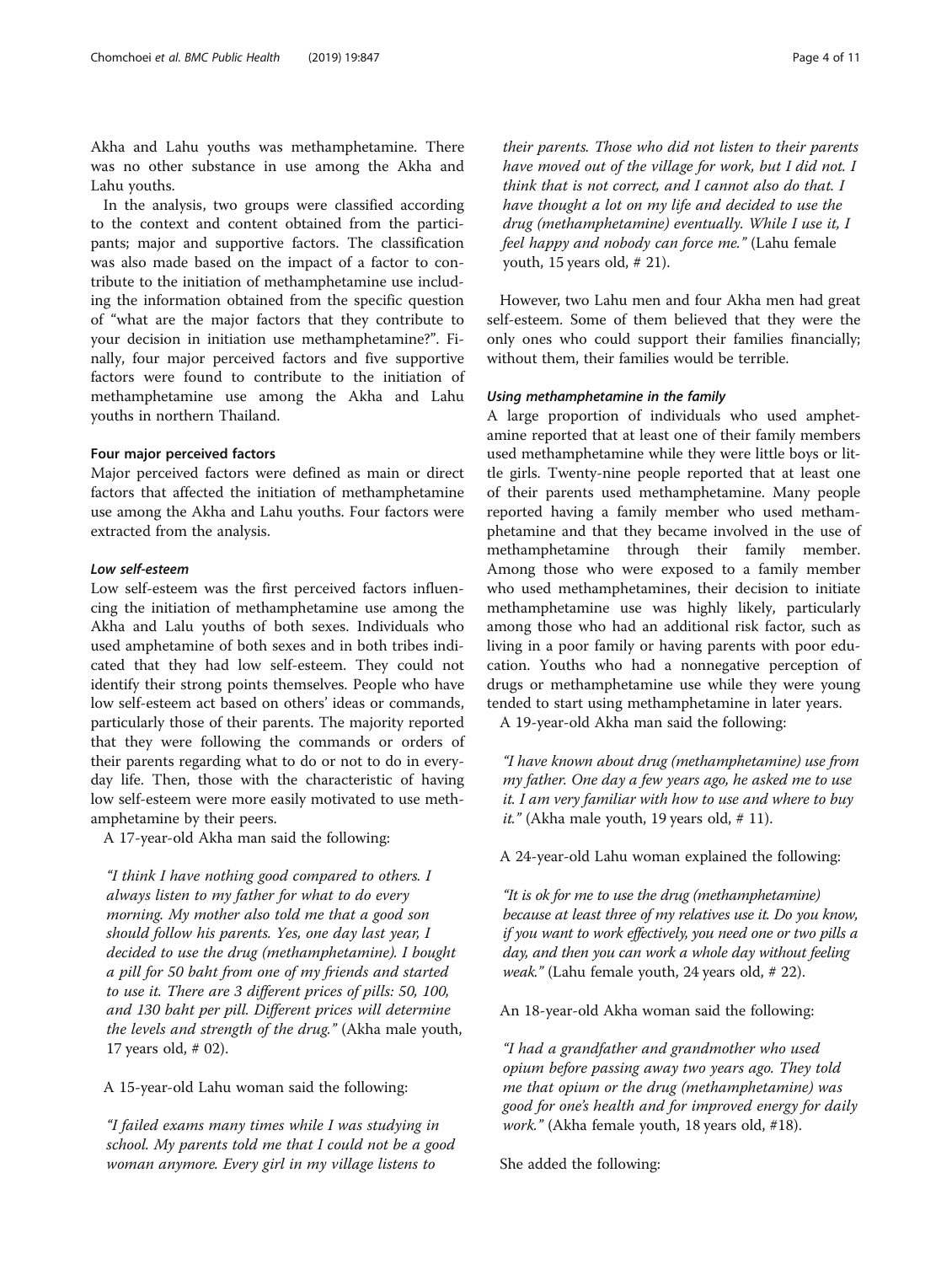"I started using methamphetamine last year, January 2017, during a new year's party with friends. I do not have any negative perception of my initial use of the drug." (Akha female youth, 18 years old, #18).

# Positive expectation of methamphetamine use

A large proportion of Akha and Lahu youths have positive expectations of methamphetamine use, particularly during their first or initiation use. A positive expectation of methamphetamine use plays a crucial role in the initiation of methamphetamine use in Akha and Lahu youths.

An 18-year-old Lahu woman said the following:

"I feel happy while using it. Do you know I am facing many problems in my life and in my family? I think it is good to use; it makes me feel happy." (Lahu female youth, 18 years old, #18).

# A 23-year-old Lahu man expressed the following:

"Many people in my village talk positively about the drug (methamphetamine) and the good points. They usually tell me that it is good to use because while using it, you can work more and then you can earn more money. Today, earning money to support everyone in a family is very difficult, right?! Sometimes, we do not have money for medicine when some of our family members become ill. Sometimes, we do not have cash to buy food for family members. Many people in my village said that using the drug helps them make more money and be happy!" (Lahu male youth, 23 years old, #13).

A 16-year-old Akha man said the following:

"I have used the drug (methamphetamine) for 3 years, and I have been asked to help police spy on drug agents in this village. Yes, I helped the police, but I had to move to live in Chiang Mai for two years to avoid the wrath of drug agents. I just came back to the village for 3 weeks. I personally think that it is not a good thing to use the drug but I need to use it for work. If I did not use it, I would have no energy to work on the farm, and everyone uses it, even adults in my village." (Akha male youth, 16 years old, # 08).

# Availability

Remote villages have a greater methamphetamine problem due to the lack of regular surveying and investigation by the police or other relevant government officers. Females are less likely than males to be investigated by the police. Youths who are living in villages located closer to the border area, particularly Thailand-Myanmar, have a greater problem with methamphetamine use than youths living in a village located closer to a large city. Villages located closer to border areas have a higher feasibility of accessing drugs than do villages near a large city.

A 21-year-old Lahu man said the following:

"I live and grew up here, very far from the city. No police and the village headman does not care if the drug (methamphetamine) problem goes on. The drug is very easy to get in this village. You just ask someone here, and you will get it immediately, particularly women." (Lahu male youth, 21 years old, # 2).

# He added the following:

"Do you know that when the police come here, they always look for men and investigate them, but they ignore women. Then, women say that they are safe because the police do not suspect them." (Lahu male youth, 21 years old, # 2).

# He added the following:

"One night 4 years ago, I joined a party with my friends in the village. We had a new year's ceremony. Sometime after the party, one of my friends gave me a pill and said that it could make me happy. I took it. You know, everyone who joined the party used it eventually." (Lahu male youth, 21 years old,  $# 2$ ).

# Five supportive factors in the initiation of methamphetamine use

Supportive factors were defined as the individual perceived factors to support the initiation of methamphetamine use among the Akah and Lahu youths. There were five factors found in the analysis.

# Social norm perceptions

All males and more than half of the females reported that methamphetamine use was common in Akha and Lahu villages. A few young people did not use methamphetamine. People used it for different reasons; some used it while working on the farm, but some used it at night while meeting with their friends. The use of methamphetamine in the Lahu villages, particularly in remote areas and among males of working age, was also very common.

A Lahu man said, "80% of males and 60% of females in my village use methamphetamine." (Lahu male youth, 19 years old, # 01).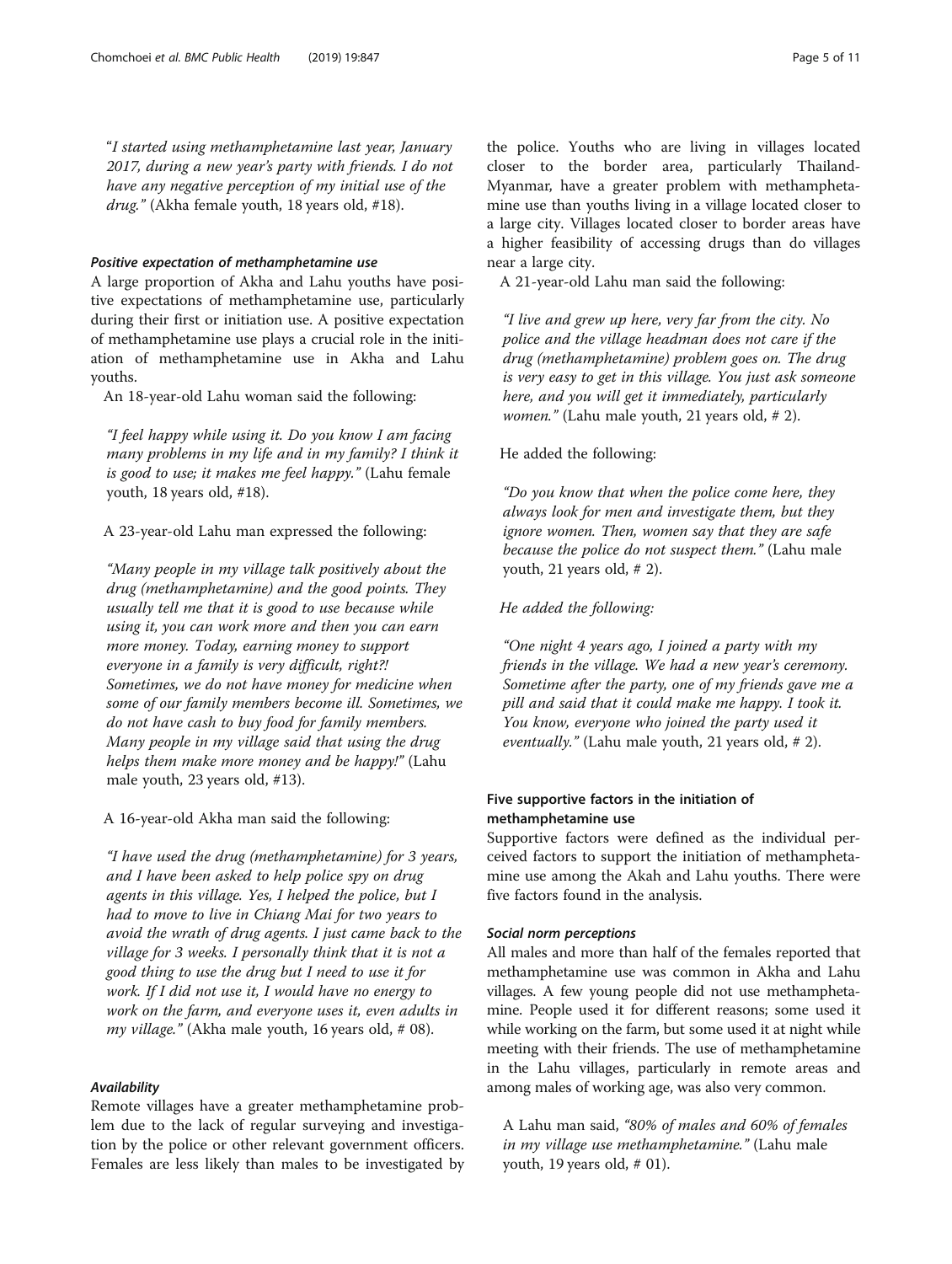This statement was supported by another Akha man:

"I think more than 80% of my friends use the drug (methamphetamine), but I am not sure about females … maybe less than 40%. Most women use it while drinking alcohol." (Akha male youth, 21 years old, # 04).

# He added the following:

"I have used it for 2 years. My reason for using it the first time was just funny and I did not think it was wrong; everyone used it. In our village, police do not conduct checks." (Akha male youth, 21 years old, # 04).

# School dropout

A large proportion of Akha and Lahu youths who were exposed to methamphetamine were people out of school. There were several reasons for leaving school, such a lack of family support and poor academic performance. Commonly, youths who were out of the school had a greater probability of methamphetamine use than those who were attending school due to having a greater chance of exposure to people who were in using methamphetamine and living in the same village. Ultimately, they would be motivated to initiate methamphetamine use by their peers through several activities, such as a new year's party or after a sports game in the evening. A longer period of exposure to people who were using drugs in the village increased the odds of methamphetamine use initiation among the Akha and Lahu youths. Those who were unemployed and blamed by their parents were at much a greater risk of initiating methamphetamine use.

A 19-year-old Lahu man said the following:

"I left school for 3 years and have not worked since then. I just stay at home and drink with friends in the evening. I feel bored and hate myself. I spend most of my daytime with my friends and drinking alcohol. A couple years ago, I started using the drug (methamphetamine)." (Lahu male youth, 19 years old, # 04).

A 16-year-old Lahu woman said the following:

"I left school when I was 12. I got very poor grades, and then I decided not to continue my studies. A couple years ago, when we had a new year's ceremony, I started to use the drug (methamphetamine). I know it is not good, but it makes me happy and helps me make friends." (Lahu female youth, 16 years old, #19).

# Guardianship and parenting

There were several problems at the family level that affected the initiation of methamphetamine use among the Akha and Lahu youths, such as not having parents, parental divorce, family conflicts, and poor parenting. More than half of the participants were orphans. Four Akha participants and 7 Lahu participants reported that their parents were imprisoned for illegal drug cases at the time of the interview. Another 5 Akha participants and 4 Lahu participants reported that at least one of their parents had died or that their parents did not live together (divorced). Family relationships and parenting styles were found to be the perceived factors influencing the initiation of methamphetamine use among the Akha and Lahu youths.

A 16-year-old Akha man said the following:

"I have no mother and no father at home. Both of them were imprisoned for drug-related offenses 7 years ago. I live with one younger sister and one younger brother. We are three people living together. In addition, every day, my grandmother gives us food. I have to work outside, and the employees do not want me to work with them. They said I was too young with no energy to work in the farm. Then, I started to use the drug (methamphetamine) and showed them that I could do it. I need to survive and I cry almost every night while my sister and brother go to bed. I have no choice!" (Akha male youth, 16 years old, #10).

# A 21-year-old Akha woman said the following:

"Today, I am living with my mother and father-in-law. My father died ten years ago in a traffic accident. I have three younger brothers. I wake up early in the morning to prepare food and everything for all of them. My parents were kind when they did not drink alcohol; however, they caused trouble in the family whenever they had alcohol. I was unhappy and one day I met my old friend who came back from work in the city. She invited me to use the drug (methamphetamine), and I have been using it ever since then." (Akha female youth, 21 years old, #19).

# A 15-year-old Lahu man said the following:

"I am now living with my parents and two younger brothers. My parents work as daily wage employees on a Thai farm. They get 300 baht per day per person. Most evenings, both of my parents drank alcohol with their coworkers and haggled in small to serious conflicts. One day my mother's head was broken because it was bashed by my father. I really know that my brothers and I are living in an uncomfortable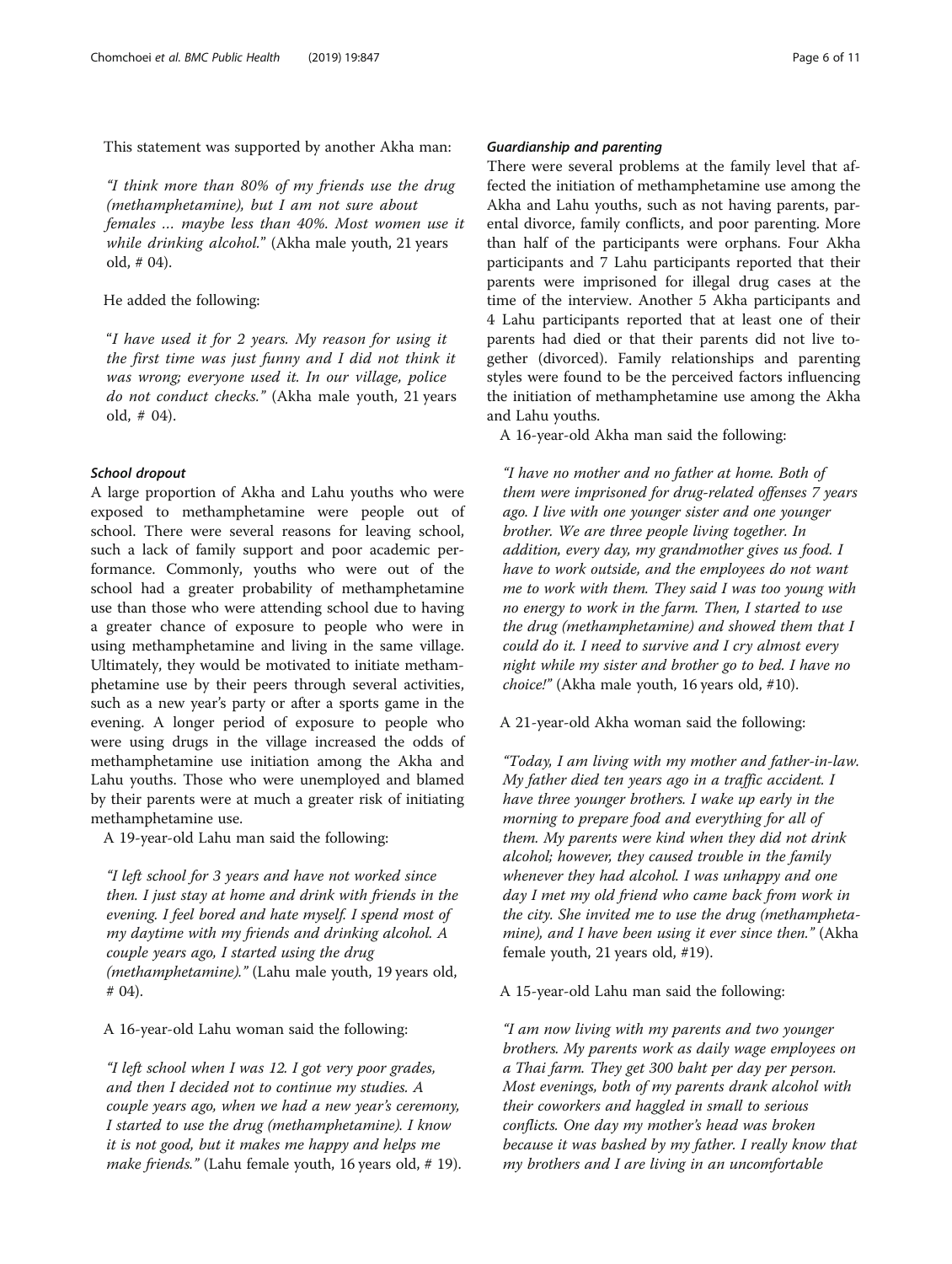family, particularly in the evening. We go to bed early every single day to avoid trouble. I had started to use the drug (methamphetamine) a couple years ago." (Lahu male youth, 15 years old, # 06).

# Poor economic status

Individual income and the family's poor economic status were also detected as the individual perceived factors influencing the initiation of methamphetamine use among the Akha and Lahu youths. Families with poor economic status could not support their children to have good opportunities in their lives, including schooling. The children needed to drop out of school and work in the field to support the family while they were young. When a family had poor economic status, children became a person who used methamphetamine for several reasons, such as improving their energy for work, relieving pain, adjusting their social relationships with their peers and addressing mental problems.

A 15-year-old Lahu man said the following:

"I just left school. I was shy around my friends because my parents did not give me money for snacks before going to school. We are poor. I had no food for breakfast after waking up, and I did not know where my parents were. I did not see them and there was no food. Then, I decided not to go to school." (Lahu male youth, 15 years old, # 02).

A 17-year-old Lahu woman said the following:

"I am living with my very poor family. My parents have five children. I am definitely the oldest child. They worked as daily wage laborers, with 250 baht/ day for my mother and 300 baht/day for my father. Both of them use the drug (methamphetamine). I had to leave school due to no support from my parents. I help them work on the farm, and sometimes I get money. One evening, I came back from work with my friends; they asked me to drink alcohol, and later on, we initiated drug (methamphetamine) use." (Lahu female youth, 17 years old, #16).

# A 19-year-old Akha man said the following:

"I have no choice in my life. I did not get any support from my parents to go to school. They told me that they did not have money to give me to go to school; I understood. I felt heartbroken and cried many times and asked myself why it happened to me. Why did I not have rich parents so I could do what I wanted? I always knew that drug (methamphetamine) use was not a good thing, but when I feel heartbroken, only a

drug can help me relieve the pain. However, I hope that I will find a better way in the future." (Akha male youth, 19 years old, #01).

# A 23-year-old Akha woman said the following:

"I live with my poor family, which consists of 12 persons. I am the first child of my parents and graduated primary school in the village. I know that my parents work hard every day to support their children. I decided to work in Bangkok with the hope of taking some money back to support my family. Finally, I worked as a sex worker with no better option in Bangkok. Actually, I did not want to be a sex worker, but I had no choice. I started using methamphetamine to relieve the discomfort and pain from work and health problems. Last year, in March 2017, I got a severe illness and tested positive for HIV. I just got back to the village a couple of months ago." (Akha female youth, 23 years old, #15).

# Not having Thai citizenship

Having a Thai national Identification Card (ID), which is used to identify Thai citizens, is also the individual perceived factors influencing methamphetamine use among the Akha and Lahu youths. The hill tribes who have Thai citizenship and a Thai national ID card have full rights to move and work in large cities. Those people who work in a large city have a greater chance of earning money and improving the quality of their family members' lives, including increasing the affordability of their children's education. Many young hill tribe people, including Akha and Lahu youths, want to have a Thai ID card. This card represents a better chance of getting a better job and earning a better income. Conversely, those who do not have a Thai ID card are easily engaged in selling and using methamphetamine due to having no other options to work for a better income to support their family. Poor economic status leads to stress and, ultimately, methamphetamine use. A 16-year-old Lahu woman said the following:

"I do not know what happened. I was born in Thailand, but I did not get a Thai ID card. Many of my friends are working in Chiang Mai and Bangkok, and they always send back money to their families. I want to do that. Currently, I cannot even study in a school or work in a big city because I have no Thai ID card. It makes me feel bad." (Lahu female youth, 16

### She added the following:

years, # 15).

"I think it is not too fair to me. I asked the government officers to get a Thai ID card, but I always get a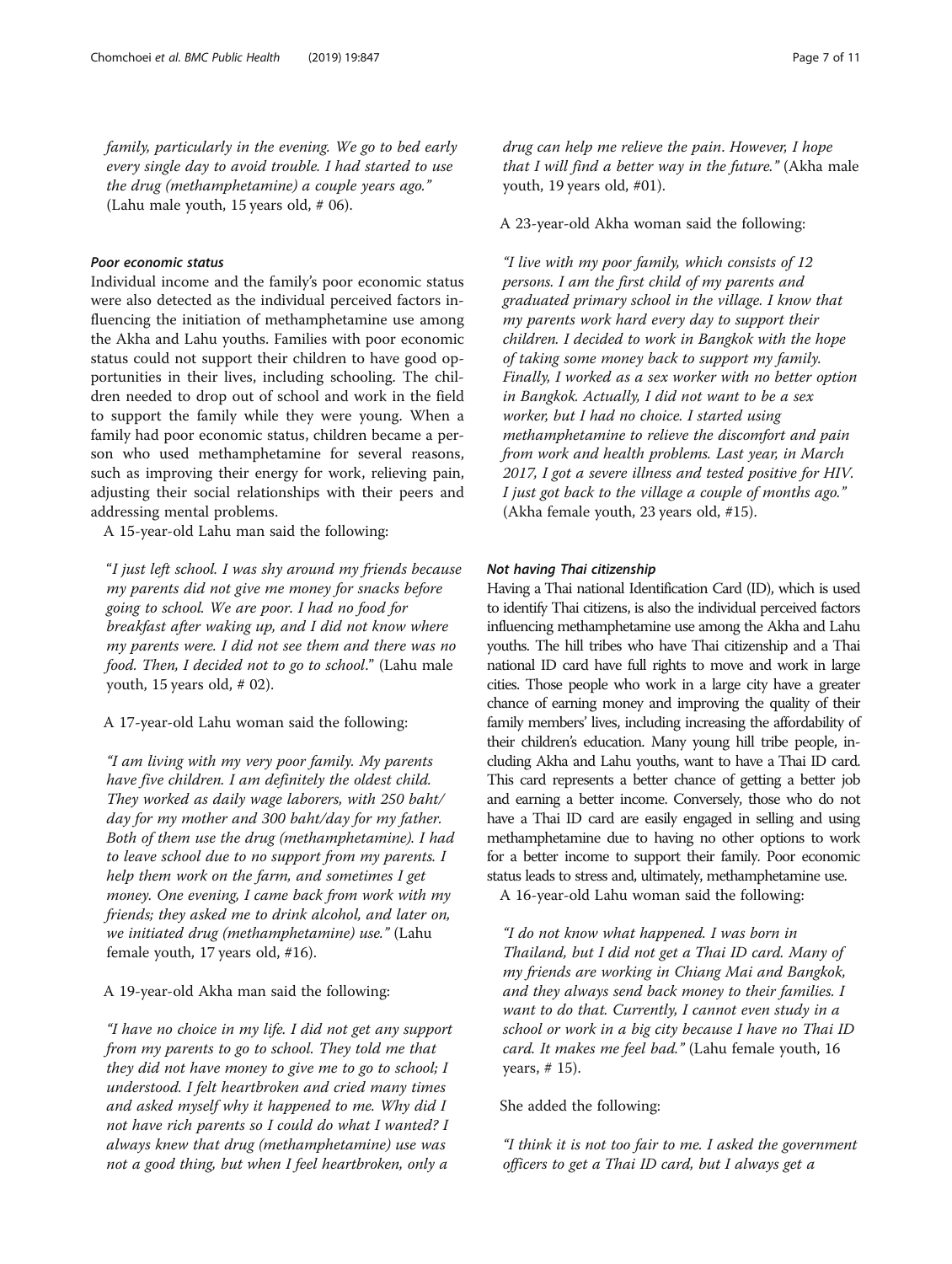negative response from them. They told me that I have to find some people to be witnesses because my parents died many years ago. Yes, if you still live in this village, you would use the drug (methamphetamine). So, I do!" (Lahu female youth, 16 years, #15).

### A 20-year-old Akha man said:

"Today, I have no Thai ID card even though I was born here in this village. I have lived here for almost 20 years. Everyone in the village knows me, but I do not know why I did not get a Thai ID card. Before leaving school many years ago, I planned to work in Chiang Mai to earn money. Unfortunately, on the way to Chiang Mai, I was caught by a policeman, and all my dreams were broken. I have nothing now. Yes, I feel very bad in my life and started to use the drug three years ago." (Akha male youth, 20 years old, # 5).

# **Discussion**

This qualitative approach explained that four major perceived factors (low self-esteem, family member use, positive expectation regarding methamphetamine use, and availability), and five supportive factors (social norm perception, school dropout, family level problems, poor economic, and no Thai citizenship) were found to contribute to the initiation of methamphetamine use among the Akha and Lahu youths in northern Thailand in the hill tribe villages. Low self-esteem, methamphetamine use in the family, positive expectations of methamphetamine use, and availability were the major perceived factors to the initiation of methamphetamine use. Social norm perceptions, school dropout, family-level problems, poor economic status, and not having a Thai citizenship card were supportive factors to the initiation of methamphetamine use among the hill tribe Akha and Lahu youths in northern Thailand.

A study in rural Chiang Mai Province, Thailand, among young adults reported that methamphetamine use was associated with high levels of depressive symptoms and low self-esteem personality characteristics [[16\]](#page-9-0). Garofalo et al. [[17\]](#page-9-0) also reported that low selfesteem personality characteristics were correlated with methamphetamine use among young men in Chicago, United States.

Lynne et al. [\[18](#page-9-0)] demonstrated that parents' use of methamphetamine during children's early stages of life and throughout childhood was associated with the initiation of methamphetamine use among youths aged 15– 24 years. Russell et al. [\[19\]](#page-9-0) also reported that family use of methamphetamine was one of the significant factors contributing to the initiation of amphetamine use in youth. These findings supported our finding that Akha and Lahu youths who live in a family in which parents use methamphetamine were more likely to use methamphetamine at some point in their lives.

Noroozi et al. [\[20](#page-9-0)] also reported that some outcome expectancies, such as increased energy to improve occupational functions and tackle fatigue, were reported as contributing factors in the initiation of methamphetamine use among the youth in Tehran. Moreover, Abelman [[21\]](#page-9-0) reported that students aged 18–25 years from several countries had used methamphetamine because they expected better scores on their examinations. These findings support those of our study indicating that a positive expectation of methamphetamine use, particularly increased energy for work, was a contributing factor to the initiation of methamphetamine use among the Akah and Lahu hill tribe youths in northern Thailand.

A qualitative study of the initiation of methamphetamine use among Thai youths reported that availability was a major factor contributing to their initiation of methamphetamine use [\[22](#page-9-0)]. A systematic review conducted by Russell et al. [\[19](#page-9-0)] examining the risk factors for methamphetamine use in youth reported that availability was one of the major factors contributing to the initiation of methamphetamine use among youth. A study in Tehran reported that availability was an important contributing factor to the initiation of methamphetamine use among youths [\[23](#page-9-0)]. These findings coincide with those of our study indicating that the availability of methamphetamine, particularly in the Akha and Lahu villages, was one of the major contributing factors to the initiation of methamphetamine use among youths.

The social norm of the perception of methamphetamine use was one of the supportive factors in the initiation of methamphetamine use among the Akha and Lahu hill tribes in northern Thailand. This finding is supported by the study of Barman-Adhikari et al. [\[24](#page-9-0)], who reported that social norms, particularly in methamphetamine use, were influenced by social networks and their peers among homeless youths in California, United States. Moreover, Brian et al. [[23](#page-9-0)] reported that social norm perceptions in the use of methamphetamine were a significant factor in initiating use among Chinese youths who used methamphetamine. A qualitative study of the factors influencing the use of methamphetamine among youths in Tehran showed that social acceptance was one of the perceived factors influencing the initiation of methamphetamine use [\[20](#page-9-0)].

A cluster randomized trial study was conducted in Thailand and found that youths who were not fully attending school were at risk of initiation of methamphetamine use [[25](#page-9-0)]. A study in the United States also reported that children who were school dropouts were more likely to initiate amphetamine use than those who were in school [[26](#page-9-0)]. These results supported our finding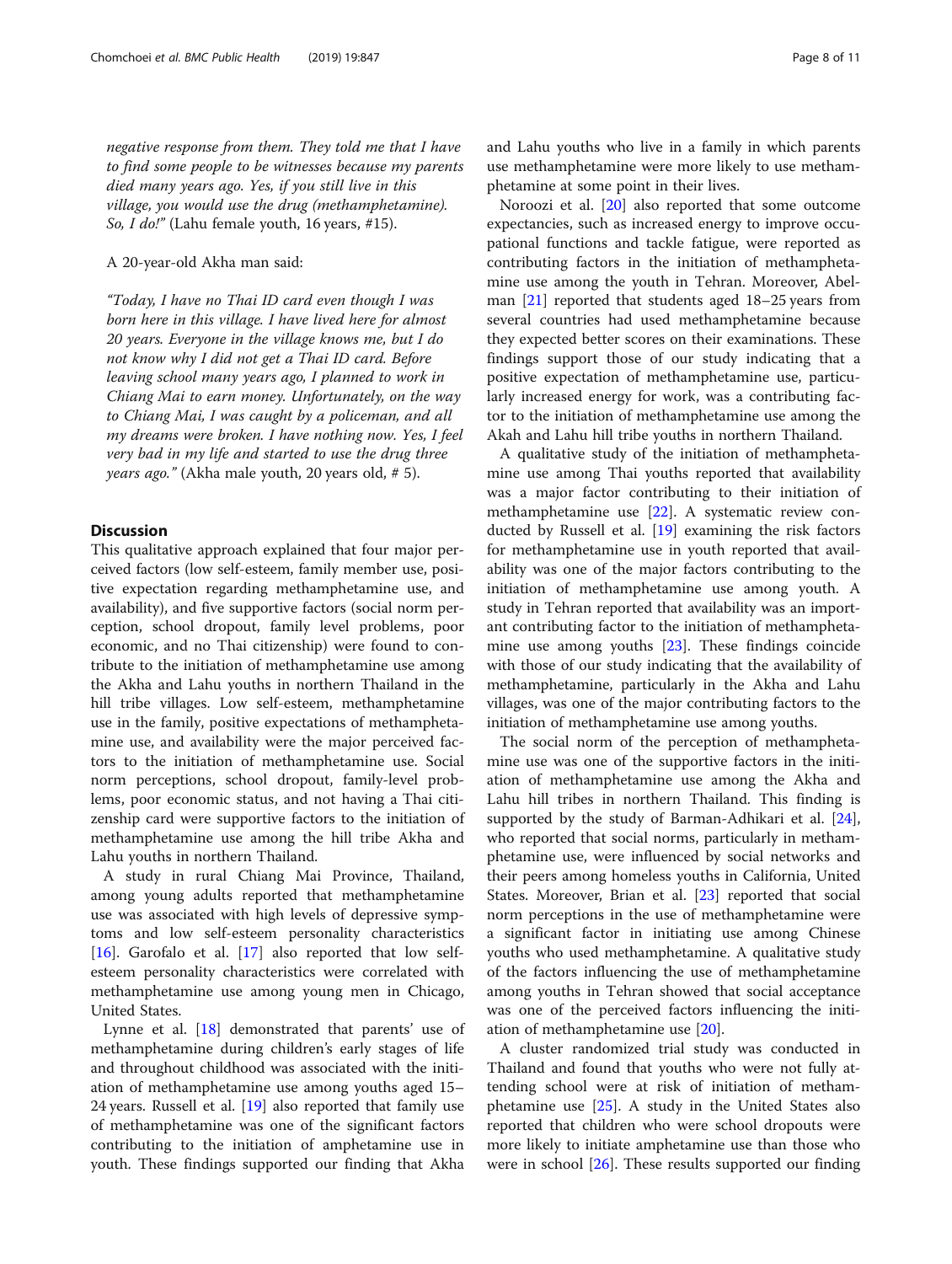<span id="page-8-0"></span>that youths who are outside school have a greater chance of initiating methamphetamine use than those who are still in school.

Hemovich et al. [\[26](#page-9-0)] also that family structure and family problems were highly influential factors of the initiation of drugs, particularly methamphetamine, in the United States. A study of family function and substance use among Hispanic and Anglo runaway youths also found that family problems were detected as the initiating factor of drug use in youths [[27\]](#page-9-0). Russell et al. [[19](#page-9-0)] performed a systematic review on risk factors for methamphetamine use in youth and found that family problems were significantly associated with the initiation of methamphetamine use in youths. Noroozi et al. [[20](#page-9-0)] also reported that poor parenting and family problems were factors contributing to the initiation of methamphetamine use among youths in Tehran. These reports support our finding that family problems were a supportive contribution to the initiation of methamphetamine use among the Akah and Lahu youths in northern Thailand.

In our study, we found that poor economic status and low levels of education due to dropping out of school were supportive perceived factors influencing methamphetamine use among Akah and Lahu youths in Thailand. Several studies have also reported that youths who lived in remote areas, had low levels of education and had poor families were at risk of the initiation of methamphetamine use [[28](#page-10-0)–[32](#page-10-0)]. Ponicki et al. [\[33](#page-10-0)] also reported that even in the United States, youths who lived in poor families were more likely to initiate amphetamine use than those living in high-income families. A study in Cape Town, South Africa, found that poor family economic status was one of the most significant contributions to the initiation of methamphetamine use among youths [[34](#page-10-0)].

The issue of not having Thai citizenship was found to be one of the supportive perceived factors influencing the initiation of methamphetamine use among the Akha and Lahu hill tribe youths in Thailand. It might be anyone who has a Thai citizenship card will be allowed to pursue a university degree and work in a professional job sector. In contrast, those who do not have a Thai citizenship card are not allowed to pursue university study and work in a professional work sector [[35](#page-10-0)–[37](#page-10-0)]. With these complicated situations, youths become vulnerable to methamphetamine use at an early age. Many of them decide to engage in commercial sex work in a large city. Whether male or female, those who engage in sex work are more likely to initiate methamphetamine use. Mostafa et al. [\[38\]](#page-10-0) reported that young women who engage in commercial sex work were at risk of methamphetamine use, particularly in poor settings. Moreover, Sin et al. [\[39](#page-10-0)] reported that engaging in male sex work in Malaysia was a motivating factor in the initiation of

methamphetamine use. Several other studies [[40](#page-10-0)–[42](#page-10-0)] have reported that young men who engaged in commercial sex work in a large city tended to initiate methamphetamine use.

# **Conclusions**

Akha and Lahu hill tribe youths are vulnerable to the initiation of methamphetamine use due to five supportive perceived factors (social norm perceptions, school dropout, family-level problems, poor economic status, and lack of Thai citizenship) and four major perceived factors (low self-esteem, use by family members, positive expectations of methamphetamine use, and availability). Today, both Akha and Lahu youths are faced with different challenges from childhood to adulthood. As a result, some youths become individuals who used methamphetamine. Low economic status and low educational levels are the major factors influencing the initiation of methamphetamine use among Akha and Lahu youths. They do not have many choices with respect to jobs due to their poor education and lack of a Thai ID card. As a result, some youths decided to engage in commercial sex. These populations need help in transitioning through the most vulnerable stage for the initiation of methamphetamine use, i.e., from childhood to adulthood. Government and nongovernmental agencies with a mission and expertise in addressing drug problems should collaborate and integrate their programs to develop effective and sustainable ways to protect these youths from methamphetamine use. Improving access to education for Akha and Lahu youths to improve their chances of working in professional job sectors would be the best option to reduce the problem of the initiation of methamphetamine use in these populations. Public health interventions that focus on sharing knowledge of the negative effects of methamphetamine use among both male and female youths should be immediately considered. Finally, integrative development and implementation among several agencies, including public health professionals, psychologists, and the police, in addressing the circumstances of the hill tribe villages by focusing on youths should be an area of serious focus.

# Additional file

[Additional file 1:](https://doi.org/10.1186/s12889-019-7226-y) A sixteen-question guideline. (DOCX 13 kb)

# Abbreviation

ID: Identification card

#### Acknowledgements

The authors would like to thank all the participants in kind providing essential information regarding the study objective. We also would like to thank Mae Fah Luang University, The Center of Excellence for the Hill tribe Health Research and The National Research Council of Thailand for funding the research.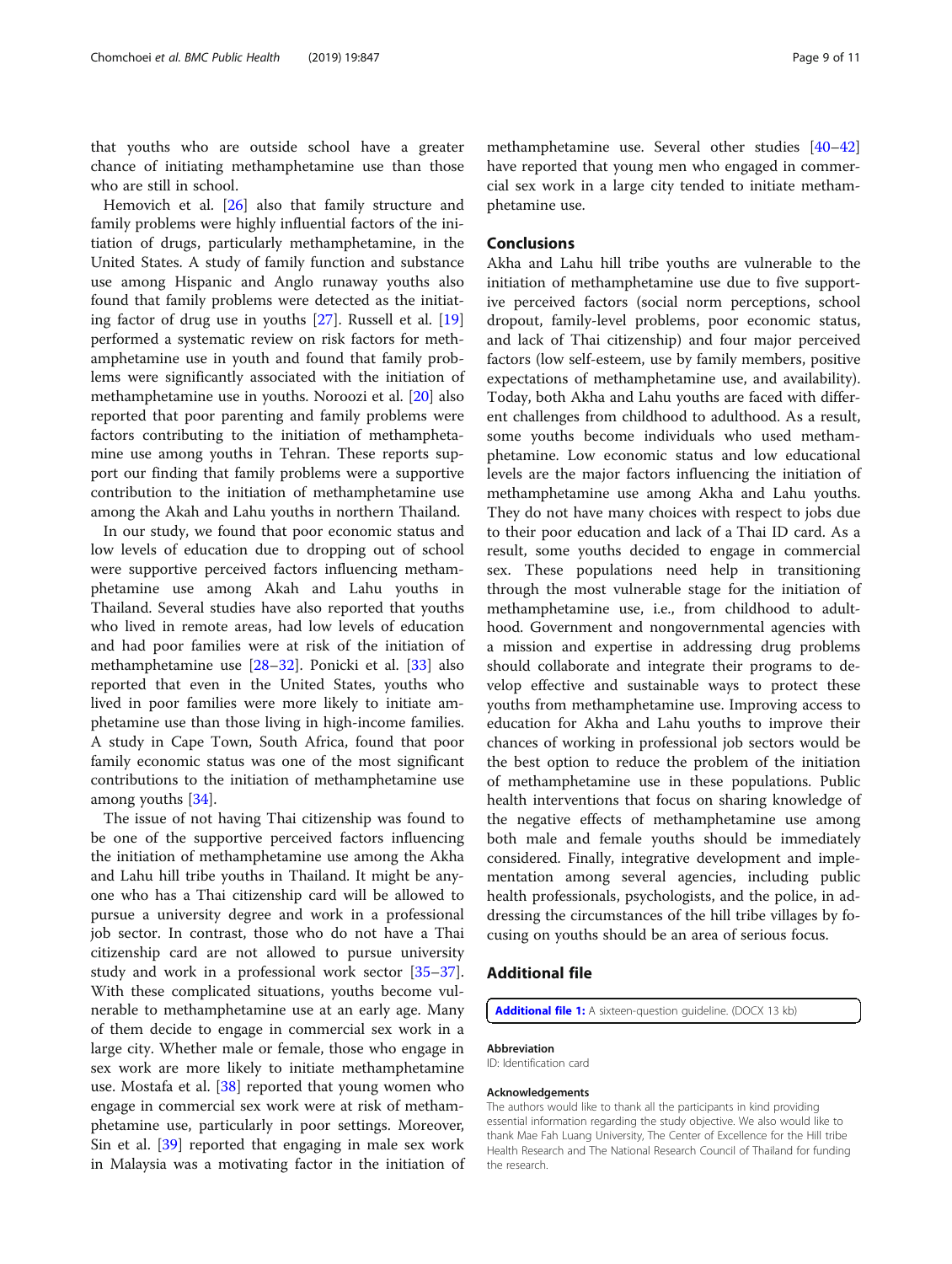# <span id="page-9-0"></span>Authors' contributions

CC develop proposal and tools, collected data, data analyzed, develop manuscript. TA developed proposal, requested grant, develop tools, collected data, and analyzed, develop manuscript and approved final version. PW, MPNN, RT, and PU collected data analyzed, and approved final version of the manuscript. All authors read and approved the final manuscript.

### Authors' information

Dr. Tawatchai Apidechkul is the Assistant Professor and Director of the Center of Excellence for the Hill-tribe Health Research and trained in public health at Emory University in the United States under the Hubert H. Humphrey (Fulbright) program and in the Global Health Delivery Intensive Program from Harvard University. Dr. Pilasinee Wongnuch earned her Ph.D. in Medical Sociology and Anthropology from Mahidol Universityand has worked on qualitative approach for 8 years. Dr. Marisa Poomiphak Na Nongkhai earned her Ph.D. in health sciences from Mahidol University, Thailand, and has worked in this field for almost 7 years. Chalitar Chomchoei, Panupong Upala, and Ratipark Tamornpark earned their M. Sc (Public Health) from Mae Fah Luang University in Thailand.

#### Funding

This project was funded by the Mae Fah Luang University, The Center of Excellence for the Hill tribe Health Research and The National Research Council of Thailand (Grant No.61207030029). The funders had no role in the design of the study and collection, analysis, and interpretation of data and in writing the manuscript.

#### Availability of data and materials

There is no available on raw data.

#### Ethics approval and consent to participate

All research tools, guideline questions, and procedures were approved by the Ethical Consideration on Human Research Committee of Mae Fah Laung University, Thailand (No. REH 60141), which is the institutional review board (IRB) that works to review and approve applications for research projects involving human subjects. All interview processes were conducted in a private and confidential place. Both hard copies and electronic files of data were destroyed after developing a conclusion. All participants were asked to complete the consent form before being interviewed. For those who were younger than 18 years of age, parental consent was obtained from the parents by both written and verbal means. Participants were guaranteed their rights to voluntary participation and freedom to withdraw during the process.

#### Consent for publication

Not applicable.

#### Competing interests

The authors declare that they have no competing interests.

#### Received: 28 March 2019 Accepted: 24 June 2019 Published online: 28 June 2019

#### References

- Saingam D. Substance abuse policy in Thailand: current challenges and future strategies. Journal of Drug and Alcohol Research. 2018;7. [https://doi.](https://doi.org/10.4303/jdar/236058) [org/10.4303/jdar/236058.](https://doi.org/10.4303/jdar/236058)
- 2. Office of Narcotic Control Board, Ministry of Justice. Narcotic drug situation in Thailand, 2017. Available from: [https://www.oncb.go.th/Home/Pages/](https://www.oncb.go.th/Home/Pages/DOC_narcotic_2561.aspx) [DOC\\_narcotic\\_2561.aspx](https://www.oncb.go.th/Home/Pages/DOC_narcotic_2561.aspx).
- 3. National Institute on Drug Abuse. Methamphetamine: Drug facts. Available from: [https://www.drugabuse.gov/publications/drugfacts/](https://www.drugabuse.gov/publications/drugfacts/methamphetamine) [methamphetamine.](https://www.drugabuse.gov/publications/drugfacts/methamphetamine) Assessed 24 Aug 2018.
- 4. American Addiction Centers. Effects of crystal meth on the brain and central nervous system. Available from: [https://americanaddictioncenters.](https://americanaddictioncenters.org/meth-treatment/effects-on-the-brain-and-cns/) [org/meth-treatment/effects-on-the-brain-and-cns/.](https://americanaddictioncenters.org/meth-treatment/effects-on-the-brain-and-cns/) Assessed 24 Aug 2018.
- 5. [United Nations](https://www.un.org/development/desa/youth/). Definition of youth. Available from: [http://www.un.org/esa/](http://www.un.org/esa/socdev/documents/youth/fact-sheets/youth-definition.pdf) [socdev/documents/youth/fact-sheets/youth-definition.pdf.](http://www.un.org/esa/socdev/documents/youth/fact-sheets/youth-definition.pdf) Assessed 26 August 2018.
- 6. United Nations Office on Drugs and Crime. Prevention of drug use and treatment of drug use disorders in rural settings. Available from: [https://](https://www.unodc.org/documents/17-01904_Rural_treatment_ebook.pdf)

[www.unodc.org/documents/17-01904\\_Rural\\_treatment\\_ebook.pdf.](https://www.unodc.org/documents/17-01904_Rural_treatment_ebook.pdf) Assessed 26 Aug 2018.

- 7. Niall G. The methamphetamine problem. BJPsych Bull. 2015;39(5):218–20.
- 8. United Nations Office on Drugs and Crime. Drugs and age: Drugs and associated issues among young people and older people. Available from: [https://www.unodc.org/wdr2018/prelaunch/WDR18\\_Booklet\\_4\\_YOUTH.pdf.](https://www.unodc.org/wdr2018/prelaunch/WDR18_Booklet_4_YOUTH.pdf) Assessed 25 August 2018.
- 9. United Nations Office on drug and crime. Methamphetamine use on rise in east and Southeast Asia. Available from: [https://www.unodc.org/unodc/en/](https://www.unodc.org/unodc/en/frontpage/2012/December/methamphetamine-use-on-the-rise-in-east-and-south-east-asia.html) [frontpage/2012/December/methamphetamine-use-on-the-rise-in-east-and](https://www.unodc.org/unodc/en/frontpage/2012/December/methamphetamine-use-on-the-rise-in-east-and-south-east-asia.html)[south-east-asia.html](https://www.unodc.org/unodc/en/frontpage/2012/December/methamphetamine-use-on-the-rise-in-east-and-south-east-asia.html). Assessed 26 Aug 2018.
- 10. United States. Definition of youth. Available from: [https://www.un.org/esa/](https://www.un.org/esa/socdev/documents/youth/fact-sheets/yoth-definition.pdf) [socdev/documents/youth/fact-sheets/yoth-definition.pdf](https://www.un.org/esa/socdev/documents/youth/fact-sheets/yoth-definition.pdf). Assessed 24 Aug 2018.
- 11. [United Nations Office on Drugs and Crime.](http://www.unodc.org/) The social impact of drug abuse. Available from: [https://www.unodc.org/pdf/technical\\_series\\_1995-03-01\\_1.](https://www.unodc.org/pdf/technical_series_1995-03-01_1.pdf) [pdf](https://www.unodc.org/pdf/technical_series_1995-03-01_1.pdf). Assessed 26 Aug 2018.
- 12. Apidechkul T. A 20-year retrospective cohort study of TB infection among the hill tribe HIV/AIDS populations, Thailand. BMC Infect Dis. 2016;16:72. <https://doi.org/10.1186/s12879-016-1407-4>.
- 13. The Hill Tribe Welfare and Development Center. Hill tribe population. The hill tribe welfare and development center. Chiang Rai: Ministry of Interior; 2018. p. 23–9.
- 14. United Nations Office on Drug and Crime. The hill tribe of Thailand, their opium use and addiction. Available from: [https://www.unod.org/unodc/en/](https://www.unod.org/unodc/en/data-and-analysis/bulletin_1978-01-01_2_page002.html.%20Assessed%2026%20Aug%202018) [data-and-analysis/bulletin\\_1978-01-01\\_2\\_page002.html. Assessed 26 Aug](https://www.unod.org/unodc/en/data-and-analysis/bulletin_1978-01-01_2_page002.html.%20Assessed%2026%20Aug%202018) [2018](https://www.unod.org/unodc/en/data-and-analysis/bulletin_1978-01-01_2_page002.html.%20Assessed%2026%20Aug%202018).
- 15. Oetting ER, Deffenbacher JL, Taylor MJ, Luther N, Beauvais F, Edwards RW. Methamphetamine use by high school students: recent trends, gender and ethnicity differences, and use of other drugs. Journal of Child&Adolescent Substance Abuse. 2000;10(1):33–50.
- 16. DiMiceli LE, Sherman SG, Aramrattana A, Sirirojn B, Celentano DD. Methamphetamine use is associated with high levels of depressive symptoms in adolescents and young adults in rural Chiang Mai province, Thailand. BMC Public Health. 2016;16:168. [https://doi.org/10.1186/s12889-](https://doi.org/10.1186/s12889-016-2851-1) [016-2851-1](https://doi.org/10.1186/s12889-016-2851-1).
- 17. Garofallo R, Mustanski BS, McKirman DJ. Methamphetamine and young men who have sex with men: understanding patterns and correlates of use and the association with HIV-related sexual risk. Arch Pediatr Adolesc Med. 2007; 161:591–6.
- 18. Lynne MS, Sabrina D, Linda LL, Trecia W, Chris D, Elana N, et al. Developmental and behavioral consequences of prenatal methamphetamine exposure: a review of the infant development, environment, and life style (IDEAL) study. Neurotoxicol Teratol. 2015;51:35–44.
- 19. Russell K, Dryden DM, Liang Y, Friesen C, O'Gorman K, Durec T, et al. Risk factors for methamphetamine use in youth: a systematic review. BMC Pediatr. 2008;8:48. <https://doi.org/10.1186/1471-2431-8-48>.
- 20. Noroozi A, Malekinejad M, Rahimi-Movaghar A. Factors influencing transition to Shisheh (methamphetamine) among young people who use drug in Tehran: a qualitative study. J Psychoactive Drugs. 2018. [https://doi.org/10.](https://doi.org/10.1080/02791072.2018.1425808) [1080/02791072.2018.1425808](https://doi.org/10.1080/02791072.2018.1425808).
- 21. Abelman DD. Mitigating risk of students use of study drugs through understanding motivations for use and applying harm reduction theory: a literature review. Harm Reduct J. 2017;14:68. [https://doi.org/10.1186/s12954-](https://doi.org/10.1186/s12954-017-0194-6) [017-0194-6](https://doi.org/10.1186/s12954-017-0194-6).
- 22. Sherman SG, German D, Sirirojn B, Thompson N, Aramrattana A, Celentano DD. Initiation of methamphetamine use among young Thai drug users: a qualitative study. J Adolesc Health. 2008;42(1):36–42.
- 23. Brian CK, Tieqiao L, Xiaozhao YY, Guanbai Z, Wei H, Jichuan W. Perceived risk of methamphetamine users. Int J Drug Policy. 2014;25:1076–83.
- 24. Barman-Adhikari A, Begun S, Rice E, Yoshioka-Maxwell A, Perez-Portillo A. Sociometric network structure and its association with methamphetamine use norms among homeless youth. Soc Sci Res. 2016;58:292–308.
- 25. Galai N, Sirirojn B, Aramrattana A, Srichan K, Thomson N, Golozar A, et al. A cluster randomized trail of community mobilization to reduce methamphetamine use and HIV risk among youths in Thailand: design, implementation and results. Soc Sci Med. 2018;211:216.
- 26. Hemovich V, Crano WD. Family structure and adolescent drug use: an exploration of single parent families. Subst Use Misuse. 2009;44(4):2099–113.
- 27. Slesnick N, Vasquez C, Bittinger J. Family functioning, substance use and related problem behaviors. Hispanic vs Anglo Runaway youths J Ethn Subst Abuse. 2002;1(4):83–101.